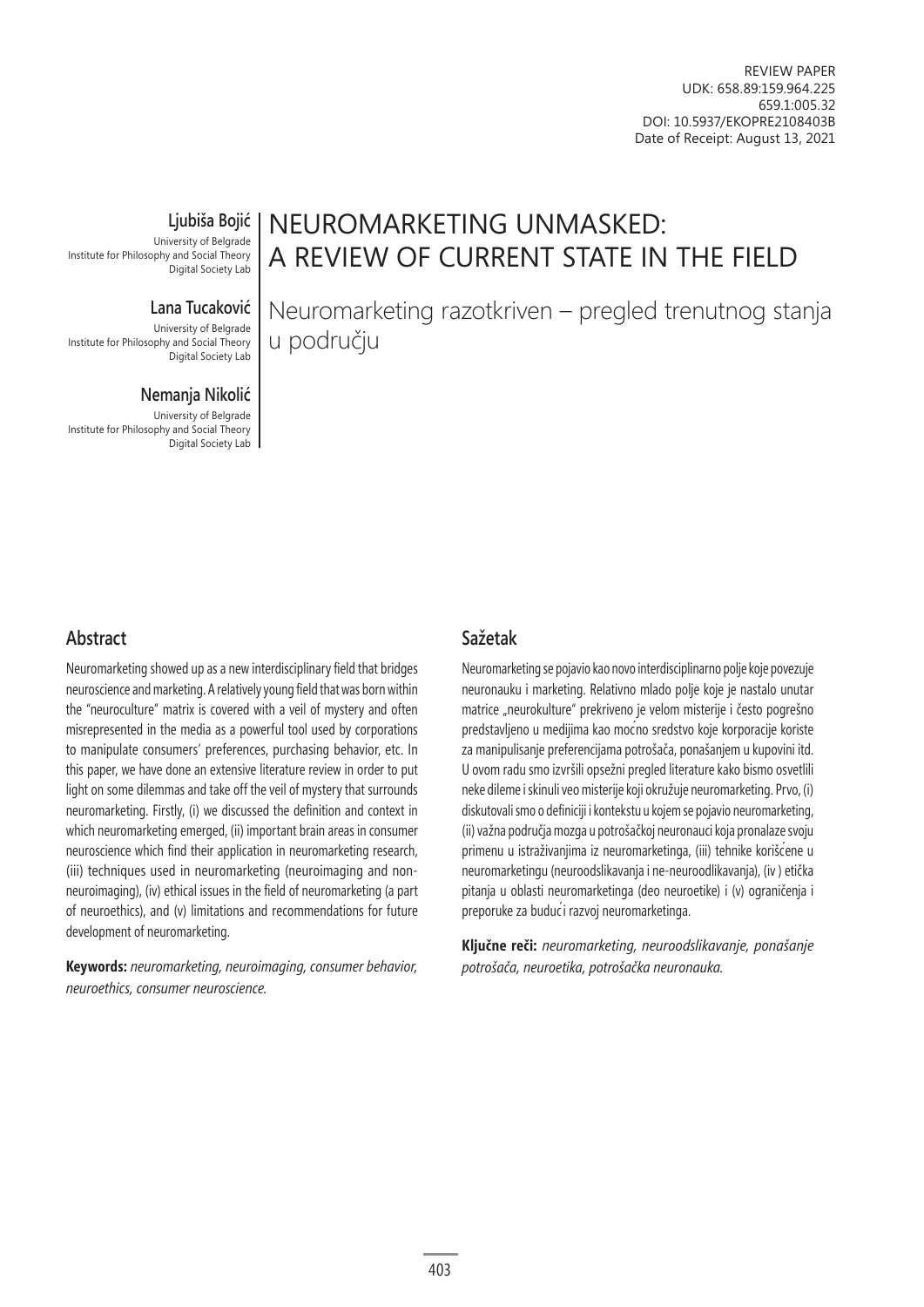# **Introduction: What is neuromarketing? Context and definition**

Over the last two decades, we are witnessing the rise of "neuroculture" [9]. This is a neologism that refers to the emergence of new scientific disciplines with the prefix neuro. It is not just a matter of making a bridge between neuroscience and social science/humanities in terms of implementing neuroimaging techniques that are used in cognitive neuroscience and neurology, but changing the basic assumptions that we have about ourselves i.e., about self. Neuroculture reinforces a neo-materialistic epistemological standpoint that seeks an explanation for complex human phenomena on the most fundamental biological level [16], [26]. Brain-base narratives which come out from the "neurocultural" matrix increasingly influence our daily lives, social practices, and academic discourse [7].

According to Fisher and colleagues [7], the earliest report that used the word "neuromarketing" appears to be in a June 2002 press release by an Atlanta advertising company, BrightHouse. BrightHouse was the first advertising company that declared using fMRI (abbreviated from Functional Magnetic Resonance Imaging) for marketing research and advertising purposes [7]. The advertising company has been collaborating with people from academia, which led to controversy related to ethical issues [7], [25]. Since then, the number of companies that offer services in the area of neuromarketing has rapidly grown [28].

 Neuromarketing is one of such disciplines that emerged within the "neuroculture" matrix. Prefix neuro implies using neuroimaging techniques in the field of marketing. So, it means that neuromarketing is an interdisciplinary field that incorporates knowledge from neuroscience and its methodology to understand and predict consumer behavior [17]. Some authors consider neuromarketing as a subarea within another discipline with the prefix neuro – neuroeconomics [13]. Plassmann and colleagues [28] suggest that neuromarketing can be distinguished from consumer neuroscience by restricting the former to industry applications and the latter to academia. At first glance, it may seem that authors such as Huber and Kenning [13] are using terms such as neuromarketing and

consumer neuroscience interchangeably, but they make clear distinctions between them. Similar to Plassmann et al. [28], Huber and Kenning [13] define neuroscience as a research approach and place it within boundaries of academic discourse, while neuromarketing "designates the application of the findings from consumer neuroscience within the scope of managerial practice"[13, p. 274].

 In general, neuromarketing is the implementation of various techniques such as neuroimaging used in other disciplines, which subject is the brain and its activity, in order to understand consumer behavior. Neuroimaging is being used to explore consumers' preferences avoiding censorship. Therefore, neuroimaging techniques can be said to represent a "royal road" to the consumer's unconscious mind. With the inauguration of neuroimaging into an area of marketing, the whole field became more controversial than ever.

In the course of this paper, we aim to cover issues related to neuromarketing by doing an extensive literature review. More precisely, we sought to cover important brain areas in consumer neuroscience, techniques used in neuromarketing (both neuroimaging and non-neuroimaging techniques), ethical issues in the field of neuromarketing (a part of neuroethics), and limitations and recommendations for future development of neuromarketing.

### **Important brain areas in consumer neuroscience**

Research in consumer neuroscience is primarily focused to find out how certain brain areas are activated and what the activation of certain areas of the brain can tell us [12]. Certain brain regions are more important in research in the area of consumer neuroscience than others [12]. Specific brain regions play different roles in cognitive and emotional processes that are relevant in consumer research [4]. In the next few paragraphs, we will describe several areas of the brain that are important for consumer neuroscience.

Firstly, the *striatum* is a striped mass of white and gray matter located in the basal ganglia inside the forebrain [4]. The striatum and its components - *putamen*, *caudate nucleus* (CN), and *nucleus accumbens* (NAc) are most consistently linked to reward processing [4], [17], [18],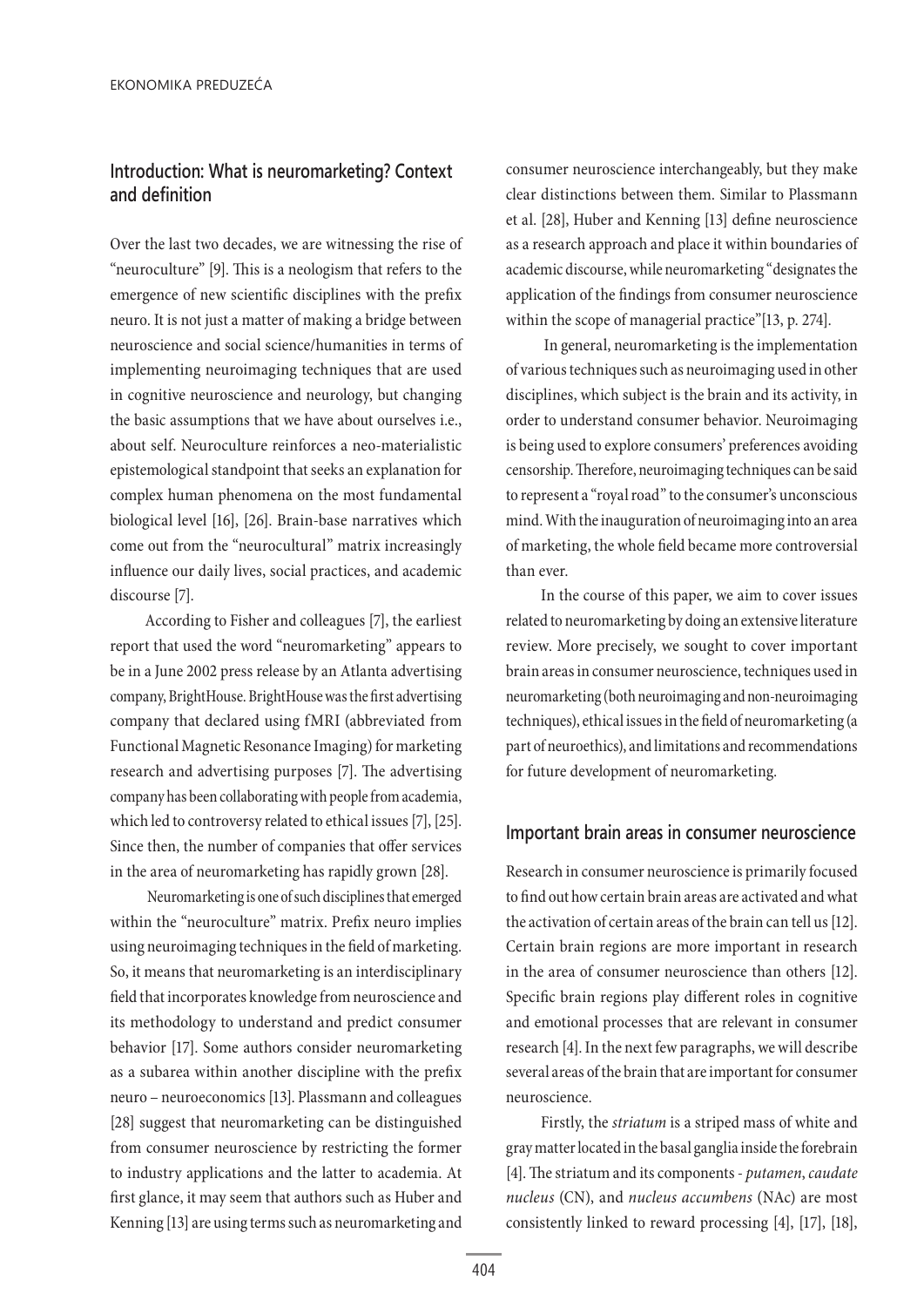[27]. More specifically, the striatum plays a role in the evaluation of one's expectations compared to actual rewards received, and also there is an influence of social factors on this region's reward-related activity. In addition, it is also linked to preference/liking of products, preference of product design, purchasing decision, learning, motivational value, predicted value, etc.

The *insula* or *insular cortex* is one of the regions which plays an important role in emotional processing and (consumer) decision-making [4], [17], [27]. It is related to feelings of pain, frustration, disgust, love, negative emotions, psychological arousal, etc. This area is fundamental in moments of making a decision for which a social or financial risk is expected.

The *amygdala*, a central brain structure located in the temporal lobe, has a crucial role in emotional processing [4], [17]. The amygdala is involved in the processing of negative emotions, unknown stimuli, aversive responses to inequity, positive emotions related to rewarding stimuli, etc. The amygdala appears as an important modulator of the memory system, especially in memory consolidation. It is mostly known as a locus of fear and aversive memory. Thus, it is very relevant in understanding and analyzing marketing stimuli, as well as their position in long-term memory. Situated next and closely related to the amygdala is the *hippocampus*, which plays a major role in generating different forms of memory, but also in memory processing and memory consolidation. Studying memory-related cognitive processes is important for consumer neuroscience because it can provide us with insights into variables that influence consumer behavior such as advertising recall, brand awareness, and product experience.

Another relevant area is the *orbitofrontal cortex* (OFC), located in the frontal lobe and part of the *prefrontal cortex* (PFC), which integrates sensory and affective information from different areas of the brain [4], [17], [18]. Orbitofrontal cortex, as a part of the prefrontal cortex, plays an important role in the underlying processes of human decision-making, by the assessment of the (perceived) value of different options and potential outcomes. This area is critical because one of the main questions in marketing research is how consumers decide between different product alternatives. It is also related to "willingness to pay (WTP)", experienced value, pleasant experiences, etc. Lesions of this area can have serious consequences on decision-making and emotional processes [12].

Finally, one more area that is significant is the *ventral tegmental area* (VTA), a group of neurons located in the midbrain, which is largely responsible for the transportation of the neurotransmitter dopamine among brain areas [4], [17]. Dopamine enables modulation of the decision-making process and affects goal-seeking behavior. The ventral tegmental area is also a part of the brain's reward system. The modular role of dopamine is of crucial importance in understanding the effect of an advertisement or other stimuli and its sense of reward on consumers, thus determining the success of the stimuli.

It is important to know which brain areas are activated by which marketing stimuli, in the case of both the marketer and the consumer [12]. However, interpretations of activation of certain brain regions and their link to specific psychological processes should be done cautiously, and be theoretically driven [4]. It is difficult to infer a particular psychological process based only on observation of specific brain regions [17]. This is complicated because individual brain areas are usually involved in more than one cognitive function [18]. Therefore, a one-to-one brain activation coordinate to a brain function is rarely possible [27]. We should note, however, that only the most important brain areas for consumer neuroscience were presented in this section, for the sake of being concise. In the next section, techniques with which we can investigate brain areas, but also other physiological indicators relevant for neuromarketing will be presented.

# **Neuromarketing techniques: An extensive overview**

Neuromarketing techniques are used to observe/measure the responses of participants when exposed to different types of stimuli such as ads/commercials, still pictures, texts, etc. [5]. One practical way of categorizing neuromarketing techniques is into two broad categories – neuroimaging and non-neuroimaging techniques [11]. Neuroimaging techniques can be described as those which are related to the involvement of neurological activity [11]. In contrast,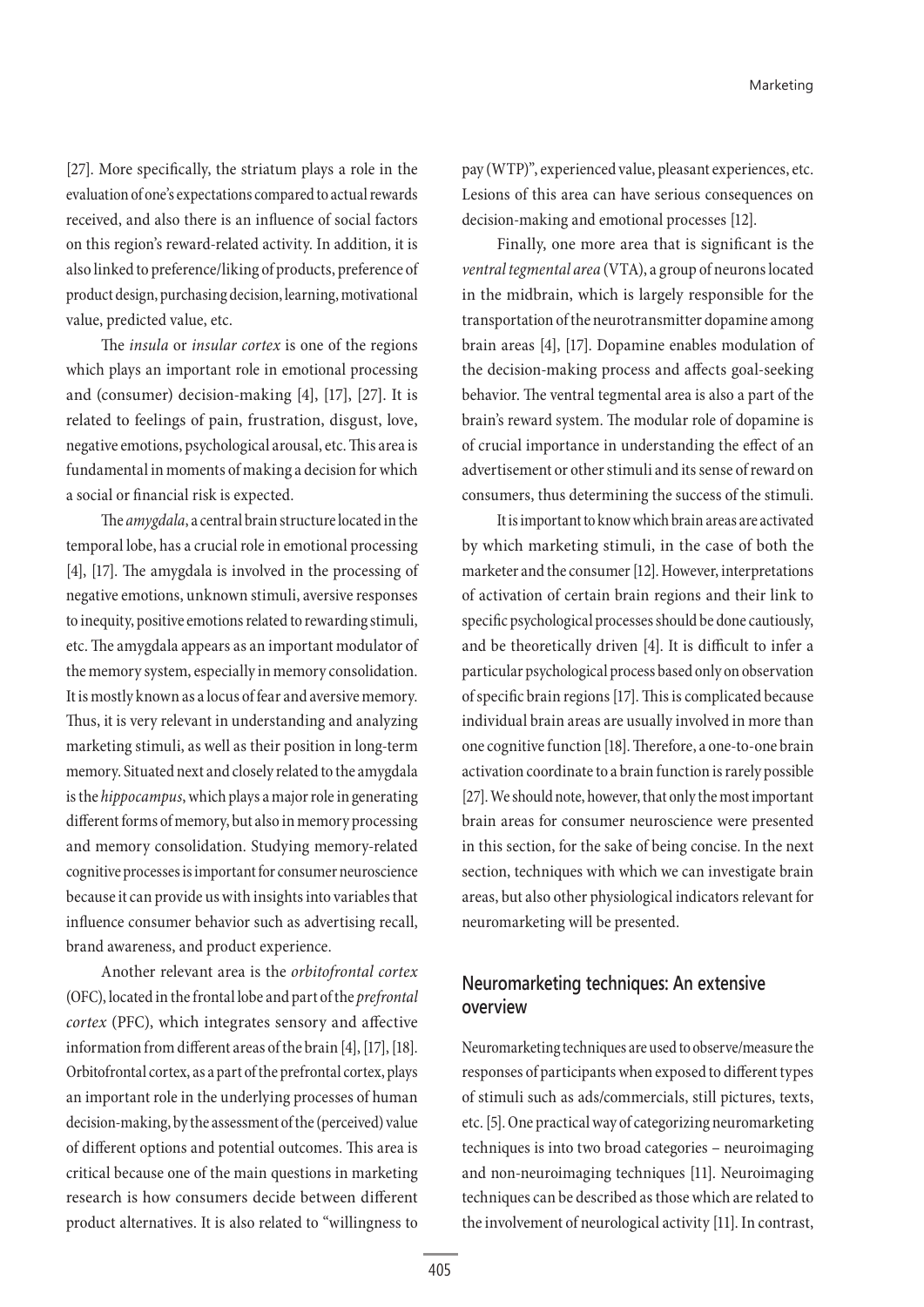non-neuroimaging techniques can be described as those which do not involve any neurological activity [11]. Neuroimaging techniques can be further divided into those that measure metabolic activity in the brain or related to it and those that measure electrical activity in the brain [8]. Each of the neuromarketing techniques, which will be described in further detail, has some advantages and disadvantages, and they often measure variables that are complementary in order to better understand a problem in market research [8]. The advantages and disadvantages of neuromarketing techniques depend on the research question being asked [29]. Thus, it is advisable to combine multiple neuromarketing techniques whenever it is possible, to obtain valuable research results [8].

#### Neuroimaging techniques

*Functional magnetic resonance imaging* (fMRI) is a noninvasive brain imaging method that measures brain activity based on the changes in the oxygenation level of the blood [29]. fMRI belongs to tools that record metabolic activity in the brain [3]. It functions as a scanner in which a study participant lies during the experiment [29]. It can measure memory encoding, sensory perception, the valence of emotions, cravings, trust, brand loyalty, brand preference, brand recall, etc. [3]. fMRI is used in sensory testing, product choice, testing new campaigns, products, and advertisements, identifying needs, packaging design and prices, celebrity endorsement, positioning of products, identifying video content, etc. [11]. The advantages of fMRI are high spatial resolution (3 mm), measurement covers most brain regions including deeper ones, the method is non-invasive, it is one of the most employed techniques in neuroscience, etc. [3], [8], [11], [29]. The drawbacks of fMRI are relatively low temporal resolution (1-3 s), high costs, the equipment is not portable, the environment makes it difficult to conduct experiments, ethical barriers, etc.[8], [11], [29].

*Electroencephalography* (EEG) is an electrophysiological monitoring method that detects changes in the electric current in the form of brain waves [29]. EEG can be classified as a neuromarketing tool that records electrical activity in the brain [3]. In EEG, electrodes are spread across the participant's head (commonly there are 64 electrodes) [29]. EEG measures attention, engagement/ boredom, excitement, emotional valence, cognition, memory encoding, recognition, approach/withdrawal, etc. [3]. EEG is applied in brand recall, testing new campaigns, testing and developing advertisements, testing design and usability, testing taglines, testing in-store experience, etc. [11]. The advantages of using EEG are high temporal resolution (in milliseconds), equipment costs are relatively low, it is portable, it is a non-invasive method, it has greater validity in the measurement of emotional styles and the detection of psychopathologies compared to fMRI, etc. [3], [8], [11], [29]. The disadvantages of using EEG are that it can only record more superficial electrical signals (i.e., low spatial resolution; around 1 cm, depending on the number of electrodes), it is non-scalable, result normalization is needed, there are ethical implications, etc. [5], [8], [11], [29].

*Magnetoencephalography* (MEG) is a non-invasive medical test that records changes in the magnetic fields produced by electrical currents occurring naturally in the brain [29]. MEG belongs to the group of techniques that record electrical activity in the brain [3]. MEG uses very sensitive detectors set on a helmet placed on the participant's heads (it contains from 100 up to 300 detectors) [29]. It can measure perception, attention, and memory [3]. It can be applied for brand recall, and also for testing design and usability [11]. Good temporal and spatial resolution, as well as non-invasiveness, can be seen as advantages of using MEG [3], [8], [11], [29]. High costs, the need for a room free of the earth's magnetic field, and ethical barriers can be regarded as disadvantages of using MEG [3], [11], [29].

*Positron emission tomography* (PET) is a clinical imaging symptomatic method where researchers inject radioactive ligands into the bloodstream of a participant and track how they accumulate in the brain [5], [11]. PET belongs to the type of neuromarketing tools that record metabolic activity in the brain [3]. PET can measure sensory perception, the valence of emotions, engagement, attention, memory encoding, etc. [3], [11]. It is used in testing new products, testing and developing advertisements, as well as in packaging design and prices [11]. High spatial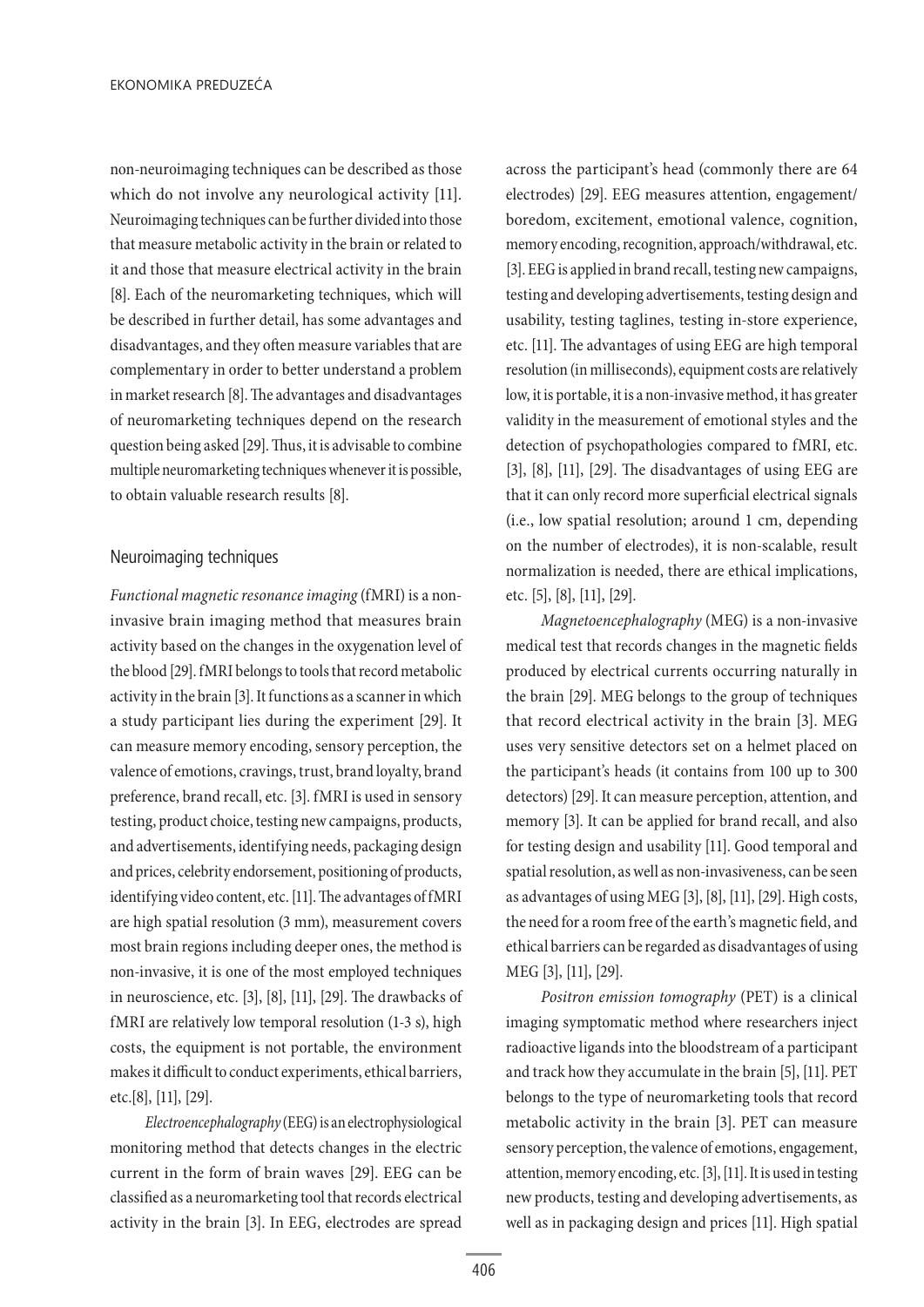resolution and the ability to detect changes in chemical composition or changes in the flow of fluids in the brain, can be perceived as some of its advantages [3], [11]. Poor temporal resolution, expensiveness, negative effects of radioactive material on subjects' health, and ethical barriers can be perceived as some of its disadvantages [3], [8], [11].

*Steady state topography* (SST) is a methodology that records brain electrical activity (previously mentioned EEG) while a sinusoidal visual flicker is presented in the visual periphery [3]. This elicits an oscillatory brain electrical response – the Steady State Visually Evoked Potential (SSVEP), and changes in brain activity are then determined from SSVEP measurements [3]. SST is one of the tools that belong to the category of recording electrical activity in the brain [3]. SST measures sensory perception, valence and intensity of emotions, consumer behavior, video materials' effectiveness, long-term memory encoding, engagement, attention, etc. [3], [11]. Its application can be found in brand recall, testing in-store placement, testing advertisements, testing movie trailers, testing prints and images, testing brand communication, etc. [3], [11]. SST's perceived advantages are tracking rapid changes in the speed of neural processing in different regions of the brain (i.e., high temporal resolution) and high tolerance to noise [3], [11]. SST's perceived disadvantage is low spatial resolution [3], [11].

### Non-neuroimaging techniques

Facial coding is a methodology that identifies and measures via video camera micro facial expressions that present non-conscious reactions, based on the activity of the facial muscles [3]. Facial coding is the type of neuromarketing tool that doesn't record brain activity [3]. With facial coding, unconscious reactions, 43 facial muscles, 23 action units, and six basic emotions (i.e., sadness, happiness, fear, anger, surprise, and disgust) can be measured [3], [11]. It can be applied in testing movie trailers, testing new products, testing and developing advertisements, identifying key moments of advertisements, etc. [3], [11]. Real-time data, non-invasiveness, and the spontaneity of facial expressions can be viewed as advantages of facial coding [3], [11]. Subjectivity in deciding when a facial

action has occurred can be viewed as a disadvantage of facial coding [3], [11].

*Eye tracking* is a method that involves the usage of either eyeglasses (mobile) or a stationary tracker that uses infrared cameras in order to detect a subject's gaze [5]. Eye tracking as a method belongs to the methods that don't measure brain activity [3]. With eye tracking, visual search, fixation position, eye movement patterns, spatial resolution, excitement, and pupil dilation can be measured [3], [11]. Eye tracking is used in brand recall, brand perception, testing and developing advertisements, testing design and usability, testing in-store experience, testing layouts, testing new campaigns, etc. [3], [11]. Some advantages of using eye tracking are portability, it is one of the least intrusive techniques, its ability to measure the focus of consumers' attention, the pattern of visual behavior of fixations of the gaze, dilation of the pupils, focus, and microfocus, etc. [3], [8], [11]. Some of its disadvantages are low flexibility, unreliable results, results can depend on subjects' eye conditions, equipment is costly, etc. [3], [11].

*Skin conductance* (SC) is a technique that measures the objective excitation caused by an emotionally relevant stimulus, i.e., it measures subtle change in galvanic skin response (GSP) [8]. SC is the type of technique that doesn't record brain activity [3]. SC measures emotional engagement, as well as valence and arousal of emotions [3], [11]. It can be applied in marketing for testing in-store experience, brand perception, brand recall, testing design and usability, prediction of market performance, etc. [3], [11]. SC's obvious advantages are portability, noninvasiveness, the ability to measure the degree of arousal, there are softwares that allow separating noise from true arousal response, the prediction of market performance is better than with self-report questionnaires, etc. [3], [11]. SC's obvious disadvantages are that it is more informative when combined with neuroimaging techniques and that it cannot distinguish between stress and excitement well enough [3], [11].

*Facial electromyography* (Facial EMG) is a technique that measures and evaluates the intentional and automatic movements of facial muscles [3], [8], [11]. Facial EMG is the type of neuromarketing technique that doesn't record brain activity [3]. EMG can measure unconscious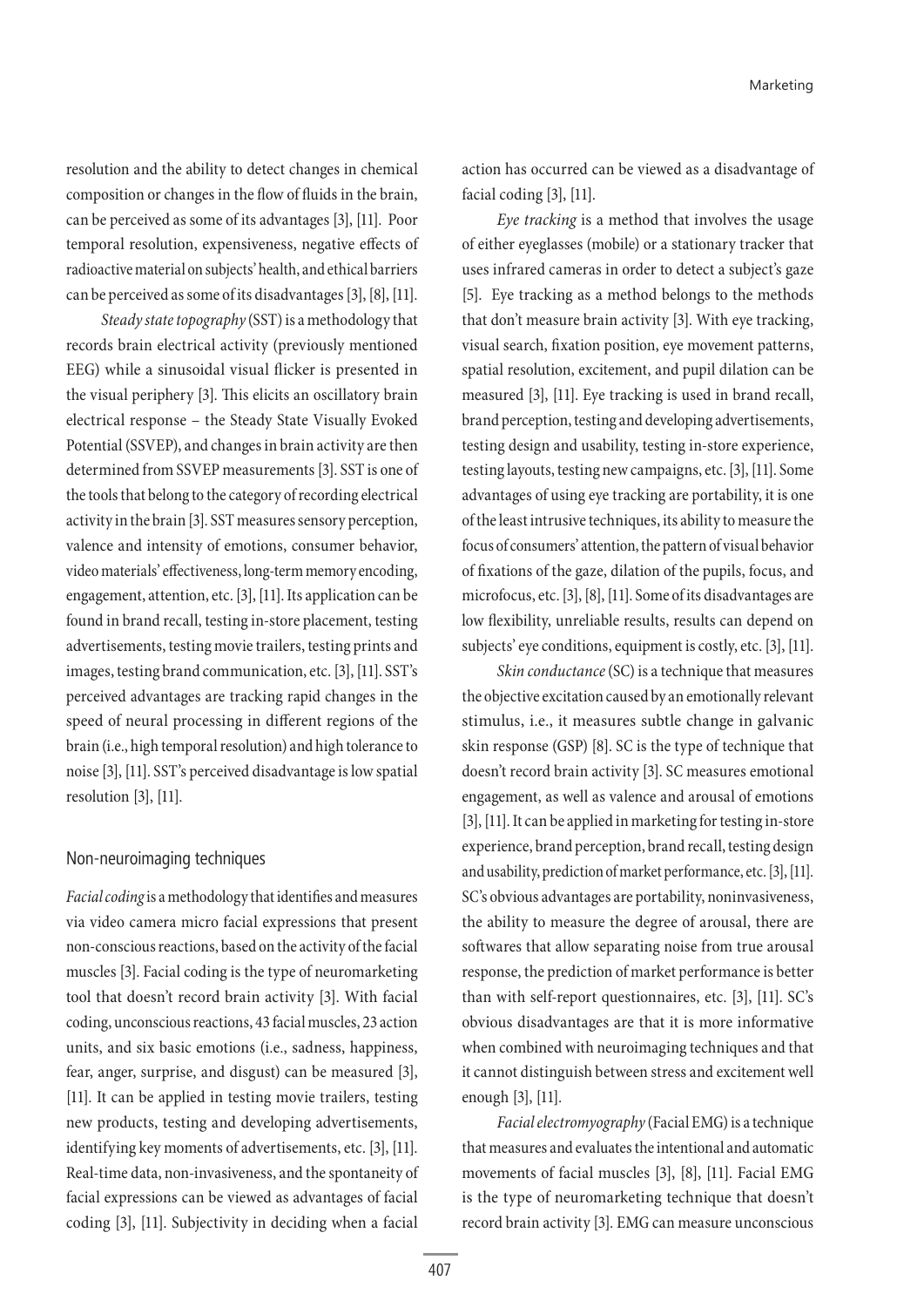reactions, subconscious reactions, emotional expressions, social communication, mood state, emotional valence, etc. [3], [11]. Facial EMG is used when testing brand recall, testing consumer reactions to advertisements, testing video materials, testing of content filtering, identifying video content, etc. [3], [11]. The advantages of facial EMG are high accuracy, flexibility of recording, growing credibility for use in the analysis of different affective reactions to visual stimuli, reactions of taste, smell and hearing, human interactions, and behaviors, the ability to measure facial muscle activity even to weak emotional stimuli, the ability to test both voluntary (conscious) and involuntary (unconscious) facial muscle movements, the ability to identify the valence of the mood state/emotion (positive or negative), availability of software to remove artifacts, etc. [3], [8], [11]. The disadvantages of facial EMG are that it doesn't record discrete emotions (i.e., there is double meaning for certain facial expressions), electrodes fixed on the face may inhibit some facial movements, there is noise in data, etc. [3], [8], [11].

*Implicit association test* (IAT) is a psychological test that is designed to measure the implicit attitudes/ evaluations of the person by assessing reaction times on two cognitive tasks, in order to identify the speed with which they can associate two different concepts, with two different evaluative anchors/attributes put next to them [3]. IAT belongs to measures that don't record brain activity [3]. As it was described, it measures reaction time and underlying attitudes/evaluations [3], [11]. IAT can be used in the areas of category segmentation, brand positioning, celebrity endorsement, salient packaging features, identifying video content, sensory testing, consumer attitudes, etc. [3], [11]. The pros of using IAT are that it draws a more holistic picture of individual behavior and experience, it allows identifying hierarchies of products, it is less biased by deliberate attempts of the subject to conceal their attitudes, etc. [3], [11]. The con of using IAT is that results depend on willingness of subjects to collaborate [3], [11].

Other commonly used techniques in the area of neuromarketing are transcranial magnetic stimulation (TMS), monitoring heart rate and its variability, blood pressure monitoring, looking into the interaction between

heart beats and pulse transition time, measuring stress hormone (cortisol) from saliva, etc. [3], [8], [11]. All of the described techniques come with ethical implications regarding their usage in neuromarketing, and this will be explained in the next section.

## **Neuroethics in neuromarketing**

Rapid development in neuroscience and implementation of neuroimaging techniques outside academic and clinical frameworks led to the recognition of the need for neuroethics [6]. Neuroethics deals with ethical, legal, and social aspects related to neuroscience, and with those aspects exclusively restricted to research procedure within the scientific area itself [14]. The emergence of neuroethics on the academic scene happened in the same year (2002) when BrightHouse got media attention for being the first advertising company that declared using neuroimaging techniques for commercial purposes [7]. A conference *Neuroethics: Mapping the Field* organized by Dana Foundation was held on ethical and social implications of neuroscience. The conference gathered experts from different fields such as neuroscience, ethics, law, and journalism to participate in establishing a new interdisciplinary area derived from bioethics. In the next few paragraphs, some of the main aspects of neuroethics related to the field of neuromarketing are going to be presented.

According to Murphy [25], ethical issues in neuromarketing can be classified into two major clusters. The first cluster refers to the protection of parties who can be exploited in the most general sense by those who do neuromarketing research (i.e., companies, research agencies, etc.), and the second cluster implies protection of consumer autonomy if methods in neuromarketing prove their efficiency in terms of manipulating and predicting consumer behavior [24]. Some aspects related to the protection of subjects who participate in neuromarketing research means the implementation of rigorous procedures that will guarantee privacy and confidentiality to these subjects. Researchers in the field of neuromarketing are obliged to provide truthful information i.e., to well inform subjects about the research itself (if possible, expected outcomes of research when it does not interfere with validity, etc.) and potential risks for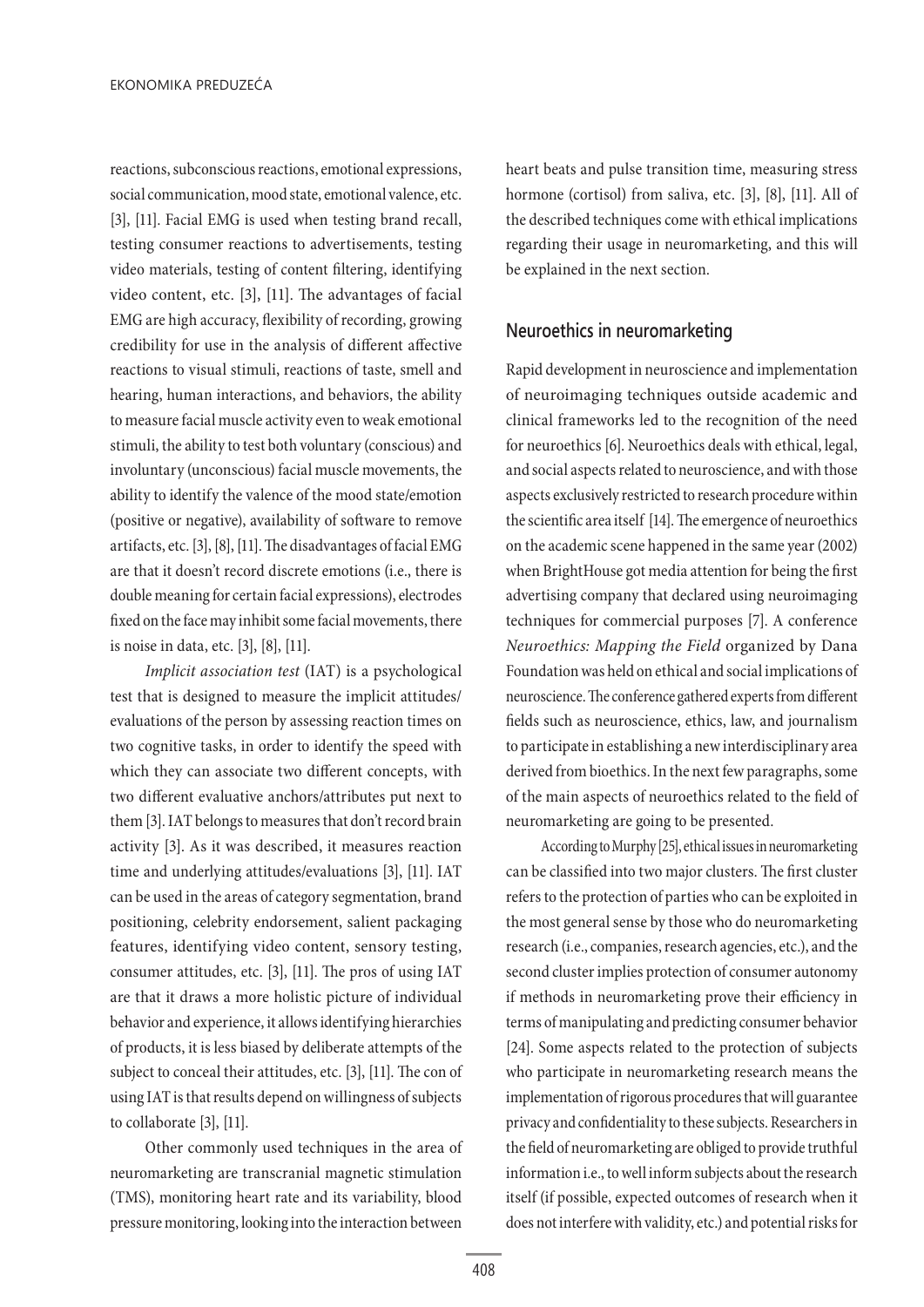health due to methods used in the research (e.g., fMRI's strong magnetic field can have negative health effects)[5]. Along with these "basic" recommendations, researchers in the field of neuromarketing should be very cautious about "vulnerable groups" during the process of "targeting" the niches on the market. These vulnerable groups should be excluded from neuromarketing research. Subjects that can be categorized as vulnerable are children, those with some neurological condition or psychiatric diagnosis [25].

It is said that neuromarketing borrows various neuroimaging techniques from neuroscience for commercial purposes. The dominant motivation of marketers is to find out specific cortical structures responsible for the decision-making process in consumer behavior. If this novel approach proves itself as "key" to a deeper layer of a consumer mind and shows higher predictive power, the autonomy of the consumer comes into question. There is *a priori* attitude that the consumer has autonomy to a certain degree in making decisions, in other words, that he or she is in charge of his/her consumer behavior. Of course, it is partially true. The great advantage of techniques used in neuromarketing, in comparison to a more traditional approach to consumer behavior such as focus groups, surveys, structured interviews, is the possibility of avoiding censorship, social pressure (in the case of a focus group). Additionally, neuromarketing tools provide solutions for the subject's incapability of being absolutely aware of why some product or brand seems to him or her more likable than another. But what if the consumer's autonomy can be manipulated? What if companies can influence consumer's preferences without their conscious knowledge? Can it be treated as an attack on human integrity?

The first neuromarketing research that caught academic attention was conducted by McClure and colleagues [23]. Their research showed how consumers' preferences interact with brand information at the level of brain activity [23]. This study triggered skeptics who were afraid of the potential exploitation of any new technology. This and similar research were quite enough for the media to spread misinformation about the existence of some "magic spot" or "buy button" [7]. These statements have produced legitimate worries and public distrust in

neuromarketing and in some general sense have shaped simplistic, deterministic, reductionist understanding of (consumer) self and behavior. Media are not the only ones to blame, companies that offer services in the area of neuromarketing foster that viewpoint, too. Fisher and colleagues [7] were primarily focused on websites of neuromarketing companies in order to extract their main features that might have an impact on the public image of neuromarketing. They pointed out that there are so often premature and unrealistic claims about the power of neuromarketing that do not get enough support from empirical studies [7]. Furthermore, there is a tendency for over-interpretation of results obtained by neuroimaging techniques. These clarify other relevant ethical aspects related to the creation of an unrealistic image of neuromarketing that leads to public misconceptions about (neuro)science in general. Besides research subjects, ethical concerns should include other parties who pay for services provided by neuromarketing companies. It is proven that showing brain images has a powerful effect even within the scientific community [22]. In addition to scientists, the public shares the same fascination with brain images. Scientific descriptions look more persuasive if they are accompanied by brain images, even though it does not influence the validity of findings [7], [22].

General fascination with brain images reflects the currently dominant attitude and our wish to find out specific places (*loci*) in cortical structures that are responsible for a wide spectrum of the complex human experiencing and behavior. This collective fascination can be abused by neuromarketing companies, so in order to prevent potential ethical issues, some regulations need to be established. Companies that provide neuromarketing services have to be as transparent as possible in terms of the methodology they use in research. Procedures and techniques have to be sufficiently explained, not just listed without any concrete description [7]. Making these aspects clearer should be a good measure in fighting manipulation and violation of ethics in this domain. Related to it is also a question of internal and external validity of the methodology used in neuromarketing [25]. In order to make some improvements in these aspects, more people from academia should participate in testing existing hypotheses in this field and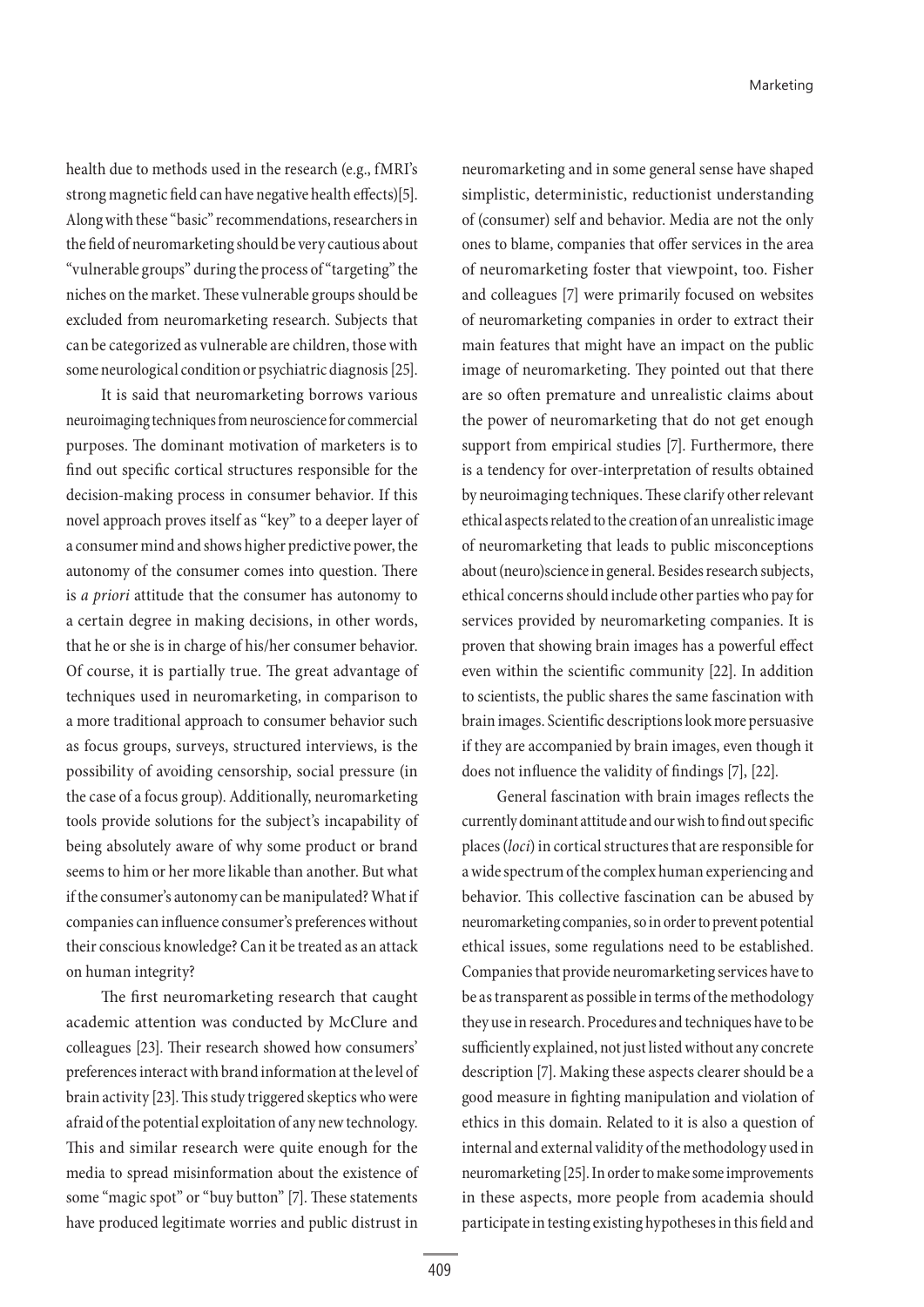doing research in order to expand the knowledge that is going to be publicly available. Action of this kind would help to present neuromarketing and its possibilities more realistically and prevent manipulations of corporate clients by neuromarketing companies. One solution for these ethical issues is establishing a more rigorous practice in terms of monitoring and regulating research in consumer neuroscience and its application in neuromarketing. As we can see, damage can be done not just to subjects in research, but to corporate clients so the legal framework has to cover as much as possible those situations in which it is obvious that neuromarketing companies violate ethics by using "fancy" interpretations and brain scan images in order to manipulate their clients.

These ethical issues open up a space for questions such as who can have control and ownership over neuroimaging technologies. Should they be restricted only to academia as it was at the beginning when neuroimaging technologies were used only in clinical and academic purposes? In some countries, e.g., in France, pursuing any commercial research by using brain imaging techniques is banned [30]. Should neuroimaging technologies be democratized? Who could navigate the development and implementation of these technologies? There is no single answer to all potential ethical dilemmas. Farah [6] is an advocate of neuro-literacy, suggesting that as information technologies and environmental science have entered the curriculum of most secondary schools over the past few decades, the same is going to happen with neuroscience in the near future. Therefore, neuro-literacy can be of help for providing necessary knowledge that can guide us when we face some ethical dilemmas considering the implementation of neuroscience in everyday life. In the last paragraphs, we will discuss methodological limitations, as well as recommendations for future research in the field of neuromarketing.

## **Conclusions**

Neuromarketing is an emerging new way of analyzing and understanding consumer behavior that incorporates methodologies from neuroscience in the field of marketing. Corporations motivated to get an advantage on the market employ neuromarketing companies to help them achieve their goals related to marketing mix [10], [21]. A great enthusiasm with neuroimaging techniques, brain-based narratives, and fascination with brain scan images which all together blur some limitations in the field that must be taken into consideration if we want to stay objective and improve the state of affairs in the field. Some of the limitations in the field are going to be presented in the next few paragraphs and at the end of the discussion, there will be some recommendations for future research.

Tools used in neuromarketing research such as fMRI, PET, EEG, etc. are much more expensive than instruments used in traditional marketing research. Therefore, the immovability and high costs of these tools are some of the most obvious limitations in neuromarketing research [24]. Implementation of the described tools requires a controlled, laboratory environment. Laboratories are not an adequate representation of the real-world situation in which people are exposed to some advertising stimuli. In numerous situations in which we are exposed to some brands, ads, etc. we are surrounded by other people (e.g., social occasions, joint activities, etc.). These contextual factors give a completely different dimension to our experience of marketing stimuli. In controlled laboratory environments, subjects are completely isolated from these contextual factors. In other words, artificial environments in which neuromarketing research is being conducted show low external validity. Furthermore, simpler experimental designs (like those in fMRI studies) compared to traditional experimental designs in marketing research, difficulties related to subjects' bodies moving during an experimental procedure [19], and a small number of subjects in research have a negative impact on the generalizability of results gained in that way. Lack of reliable empirical findings (i.e., incomplete map of brain functions) is one of the main underlying factors for over-interpretation of results obtained by neuroimaging tools such as fMRI, PET, etc. In most cases, neuromarketing research is based on the implementation of a single tool [24]. Implementation of more than one tool would significantly add to the reliability and (incremental) validity of findings in this field. In other words, the weakness of one tool would be covered by another.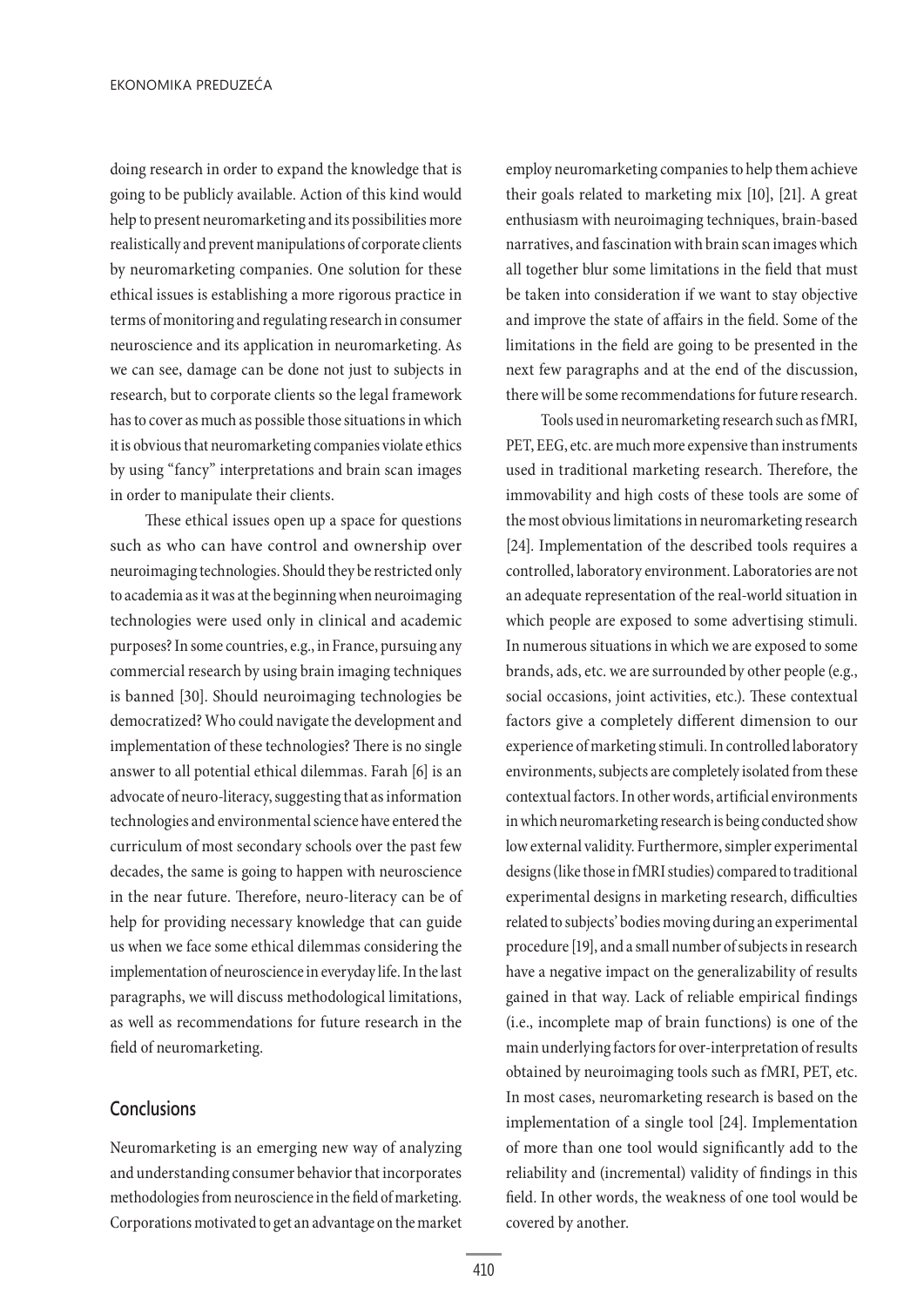Limitation regarding ethics is tackled in the chapter about neuroethics in neuromarketing. All potential ethical issues are not exhausted in the paper, so it is to be expected that with development in the field new ethical dilemmas will arise, especially those related to consumer autonomy if these neuromarketing tools achieve "high" levels of efficiency in terms of prediction of consumer behavior/preferences as Murphy [25] pointed out. For now, we should be sure that existing technology in the service of neuromarketing does not have an ultimate answer on some specific consumer behavior in terms of accurately identifying brain structures responsible for that behavior.

# Some predictions of the future of neuromarketing and consumer neuroscience

In the next few paragraphs, future avenues for neuromarketing and consumer neuroscience will be discussed. Neuromarketing is a constantly evolving field, both in the area of technology and insights [15]. Still, we should distinguish the neuromarketing hype from the real potential of neuromarketing in the future [2]. The hype can be seen by the fact that there has been tremendous growth in the number of neuromarketing companies in recent years [28]. There are even companies that promote neuromarketing itself [2].

It is expected that there will be more collaborations between researchers who are interested in neuromarketing [20]. More studies will be done in the field in future periods [20]. Thus, more publications about the topic will be present in marketing and consumer research scientific journals, more books, and more topic-relevant Google references [15]. In addition, special issues on neuromarketing are expected in marketing and consumer science journals [1]. An increased number of studies will help us to better understand, analyze, and compare obtained research data [20]. This will open up space for more methodologically correct studies in the field [20]. It can be expected that neuromarketing will integrate itself with traditional market research methods that belong to quantitative and qualitative research [1]. This will allow the marketing discipline to develop theories based on multi-method evidence [1]. In the future, contributions from the disciplines of social and affective neuroscience will be valuable [18]. More concretely, contributions of social influences and settings, and also interpersonal interactions should be integrated with neuromarketing research [18]. It is also anticipated that an integrated model of information processing in the consumer's brain will be built [1].

It is also estimated that connectomics, the study of the brain's structural and functional connections between cells, will play an important role in the future development of neuromarketing and consumer neuroscience [1]. A new frontier for neuromarketing is nanomarketing as well [24]. The term nanomarketing refers to the integration of neuromarketing tools with miniaturized, portable, nonintrusive, and wireless nanotechnology devices (i.e., in the broader sense, nanomarketing technologies) [24]. Mileti and colleagues [24] predict future market research will use a combination of different nanomarketing technologies to test research hypotheses.

However, there is a possible scenario that the hype around neuromarketing will fade out [2]. It is still an open question whether neuromarketing tools will continue to be used in market research, considering their relatively high costs compared to conventional marketing tools [2]. As we have previously mentioned, the rise of neuromarketing is connected to the rise of neuroculture in general, and its popularity depends on neuroculture's popularity. For example, there was hype around subliminal advertising, which quickly died out even though subliminal priming remained an important research area in social psychology [2]. The future of neuromarketing depends on the academic community and researching deeper questions on how marketing works and not just examination of specific advertisements [2]. In addition, the academic community should take the results from basic (fundamental) research in neuroscience and find its practical application in marketing. Some examples of fundamental neuroscience research that are making breakthrough advancements and could help in advancing consumer neuroscience are European Union's Human Brain Project (HBP) and the BRAIN (Brain Research through Advancing Innovative Neuro technologies) initiative [1].

It will be beneficial in the future to use neuromarketing to find out what consumers really want and find useful, and not coerce them into consuming products they don't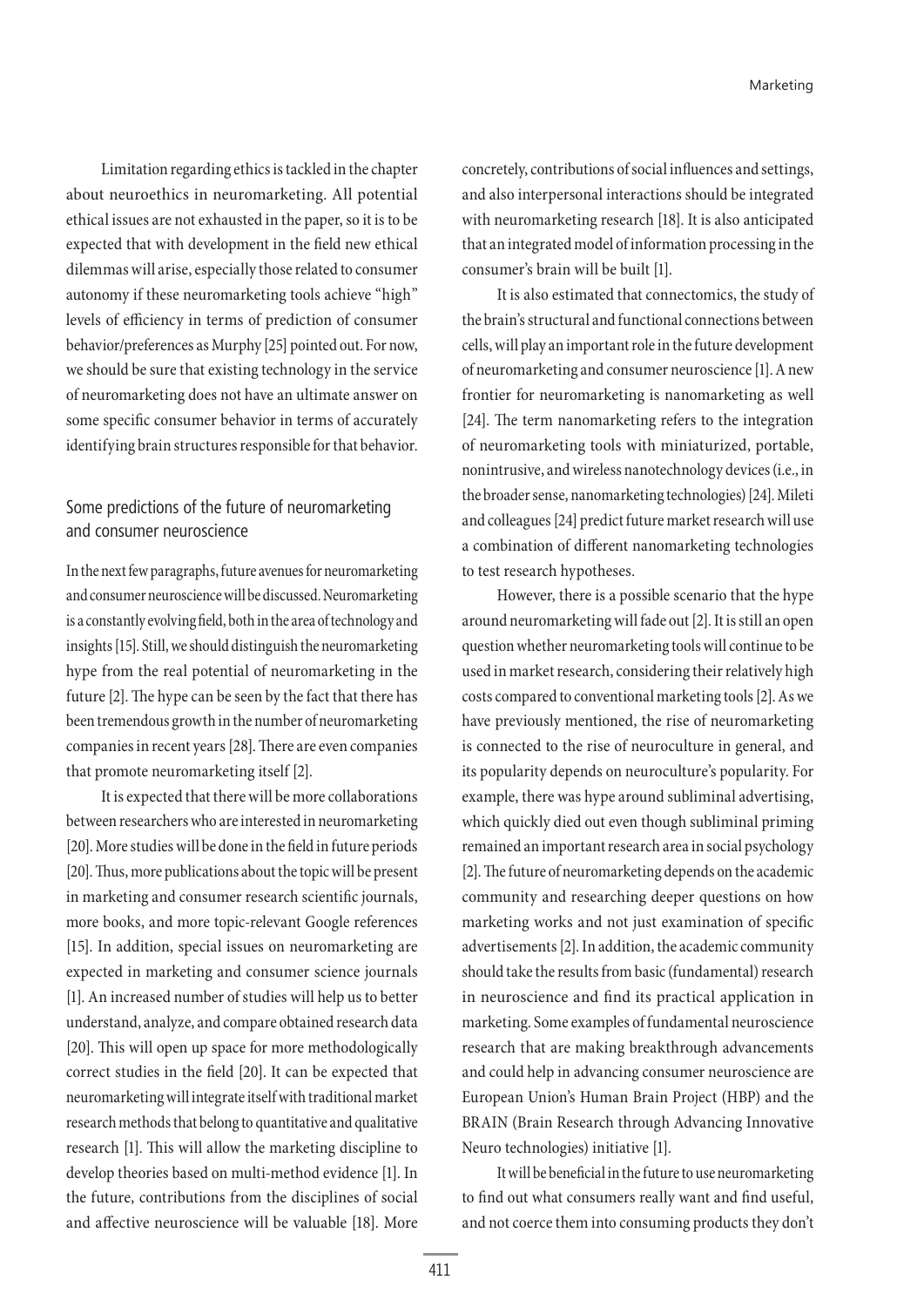like and need [2]. This field can have a promising future if ethical concerns are taken into consideration [20].

## **Acknowledgement**

This paper was realized with the support of the Ministry of Education, Science and Technological Development of the Republic of Serbia.

## **References**

- 1. Agarwal, S., & Dutta, T. (2015). Neuromarketing and consumer neuroscience: current understanding and the way forward. *Decision*, *42*(4), 457-462. https://doi.org/10.1007/ s40622-015-0113-1
- 2. Ariely, D., & Berns, G. S. (2010). Neuromarketing: the hope and hype of neuroimaging in business. *Nature reviews neuroscience*, *11*(4), 284-292. https://doi.org/10.1038/nrn2795
- 3. Bercea, M. D. (2012, August). Anatomy of methodologies for measuring consumer behavior in neuromarketing research. In *Proceedings of the Lupcon Center for Business Research (LCBR) European Marketing Conference. Ebermannstadt, Germany*.
- 4. Cherubino, P., Martinez-Levy, A. C., Caratù, M., Cartocci, G., Di Flumeri, G., Modica, E., Rossi, D., Mancini, M., & Trettel, A. (2019). Consumer behaviour through the eyes of neurophysiological measures: State-of-the-art and future trends. *Computational Intelligence and Neuroscience, 2019,* Article 1976847. https:// doi.org/10.1155/2019/1976847
- 5. Ćosić, D. (2016). Neuromarketing in market research. *Interdisciplinary Description of Complex Systems: INDECS*, *14*(2), 139-147. doi: 10.7906/indecs.14.2.3
- 6. Farah, M. J. (2013). Neuroscience and neuroethics in the 21st century. In J. Illes & B. J. Sahakian (Eds.), *The Oxford handbook of neuroethics* (pp. 761–781). Oxford University Press.
- 7. Fisher, C. E., Chin, L., & Klitzman, R. (2010). Defining neuromarketing: Practices and professional challenges. *Harvard review of psychiatry*, *18*(4), 230-237. doi: 10.3109/10673229.2010.496623
- 8. Fortunato, V. C. R., Giraldi, J. D. M. E., & De Oliveira, J. H. C. (2014). A review of studies on neuromarketing: Practical results, techniques, contributions and limitations. *Journal of Management Research*, *6*(2), 201. doi: 10.5296/JMR.V6I2.5446
- 9. Frazzetto, G., & Anker, S. (2009). Neuroculture. *Nature Reviews Neuroscience*, *10*(11), 815-821. https://doi.org/10.1038/nrn2736
- 10. Gang, D.-J., Lin, W., Qi, Z., & Yan, L. L. (2012). Neuromarketing: Marketing through Science. Paper presented at the International Joint Conference on Service Sciences, Service Innovation in Emerging Economy: Cross-Disciplinary and Cross-Cultural Perspective. Shangai, China.
- 11. Gill, R., & Singh, J. (2020). A study of neuromarketing techniques for proposing cost effective information driven framework for decision making. *Materials Today: Proceedings*. https:// doi.org/10.1016/j.matpr.2020.08.730
- 12. Glaenzer, E. (2016). *Are the Brain and the Mind One? Neuromarketing and How Consumers Make Decisions*. (Publication No. 812) [Honors Theses, Colby College]. Digital Commons at Colby.
- 13. Hubert, M., & Kenning, P. (2008). A current overview of consumer neuroscience. *Journal of Consumer Behaviour: An International Research Review*, *7*(4‐5), 272-292. https://doi. org/10.1002/cb.251
- 14. Illes, J., & Bird, S. J. (2006). Neuroethics: a modern context for ethics in neuroscience. *Trends in neurosciences*, *29*(9), 511-517. https://doi.org/10.1016/j.tins.2006.07.002
- 15. Iloka, B. C., & Onyeke, K. J. (2020). Neuromarketing: a historical review. *Neuroscience Research Notes*, *3*(3), 27-35. https://doi. org/10.31117/neuroscirn.v3i3.54
- 16. Javor, A., Koller, M., Lee, N., Chamberlain, L., & Ransmayr, G. (2013). Neuromarketing and consumer neuroscience: contributions to neurology. *BMC neurology*, *13*(1), 1-12 https:// doi.org/10.1186/1471-2377-13-13
- 17. Jordão, I. L. D. S., Souza, M. T. D., Oliveira, J. H. C. D., & Giraldi, J. D. M. E. (2017). Neuromarketing applied to consumer behaviour: an integrative literature review between 2010 and 2015. *International Journal of Business Forecasting and Marketing Intelligence*, *3*(3), 270-288. doi: 10.1504/IJBFMI.2017.085371
- 18. Karmarkar, U. R., & Plassmann, H. (2019). Consumer neuroscience: Past, present, and future. *Organizational Research Methods, 22*(1), 174–195. https://doi.org/10.1177/1094428117730598
- 19. Kenning, P., Plassmann, H., & Ahlert, D. (2007). Applications of functional magnetic resonance imaging for market research. *Qualitative Market Research: An International Journal, 10*(2), 135–152. https://doi.org/10.1108/13522750710740817
- 20. Klinčeková, S. (2016). Neuromarketing–research and prediction of the future. *International Journal of Management Science and Business Administration*, *2*(2), 53-57. http://dx.doi.org/10.18775/ ijmsba.1849-5664-5419.2014.22.1006
- 21. Kolar, E. (2014). *Neuromarketing and marketing management: contributions of neuroscience for the traditional marketing mix* [Bachelor's thesis, University of Twente].
- 22. McCabe, D. P., & Castel, A. D. (2008). Seeing is believing: The effect of brain images on judgments of scientific reasoning. *Cognition*, *107*(1), 343-352. https://doi.org/10.1016/j. cognition.2007.07.017
- 23. McClure, S. M., Li, J., Tomlin, D., Cypert, K. S., Montague, L. M., & Montague, P. R. (2004). Neural correlates of behavioral preference for culturally familiar drinks. *Neuron*, *44*(2), 379- 387. https://doi.org/10.1016/j.neuron.2004.09.019
- 24. Mileti, A., Guido, G., & Prete, M. I. (2016). Nanomarketing: a new frontier for neuromarketing. *Psychology & Marketing*, *33*(8), 664-674. https://doi.org/10.1002/mar.20907
- 25. Murphy, E. R., Illes, J., & Reiner, P. B. (2008). Neuroethics of neuromarketing. *Journal of Consumer Behaviour: An International Research Review*, *7*(4‐5), 293-302. https://doi. org/10.1002/cb.252
- 26. Pitts-Taylor, V. (2012). Neurocultures manifesto. *Social Text*, 1-5.
- 27. Plassmann, H., Karmarkar, U. R. (2015). Consumer neuroscience. In Norton, M. I., Rucker, D. D., Lamberton, C. (Eds.), *The Cambridge handbook of consumer psychology* (pp. 122–151). Cambridge, UK: Cambridge University Press.
- 28. Plassmann, H., Ramsøy, T. Z., & Milosavljevic, M. (2012). Branding the brain: A critical review and outlook. *Journal of Consumer Psychology*, *22*(1), 18–36. https://doi.org/10.1016/j. jcps.2011.11.010